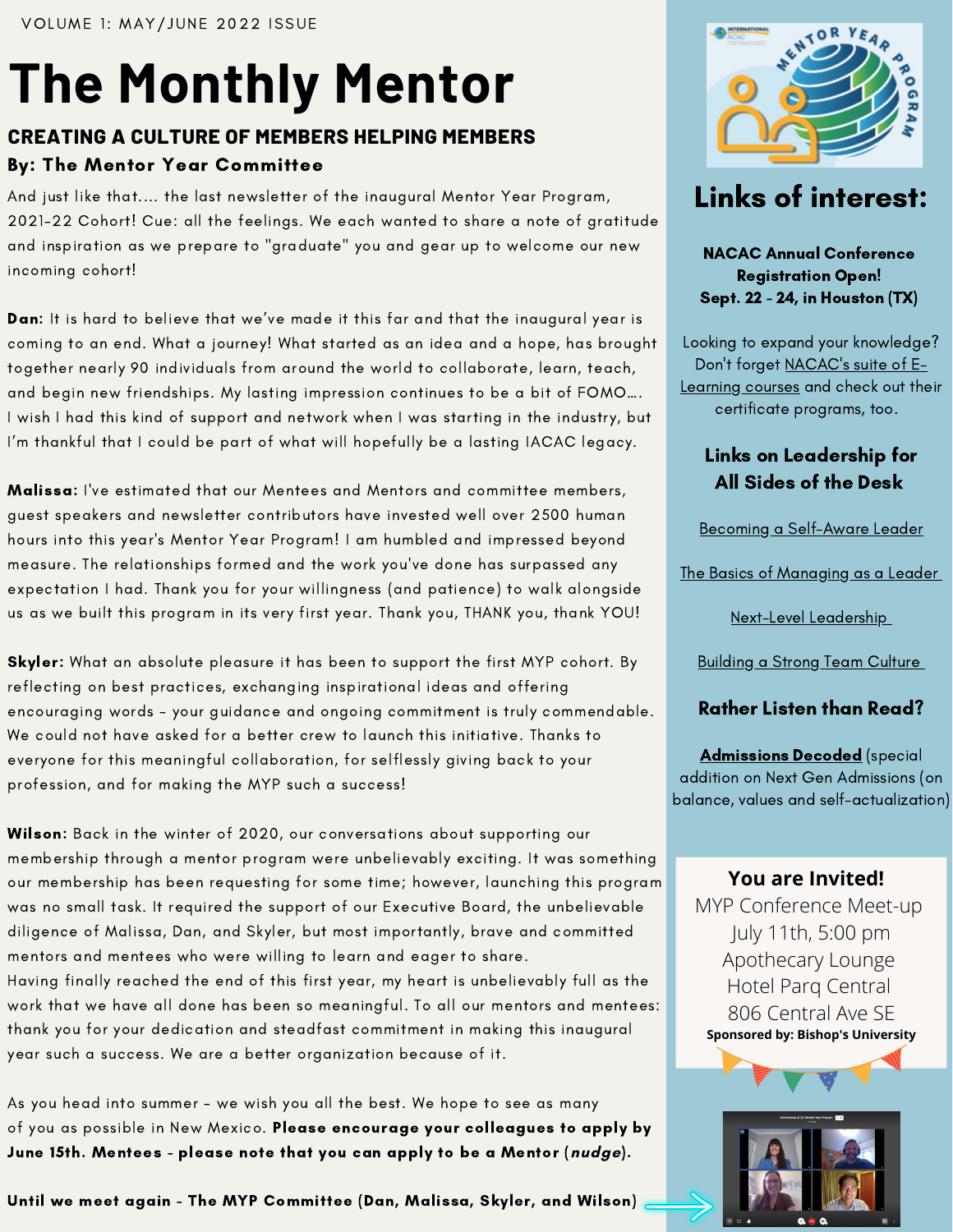**José Hanani Juma - External Engagement Officer, Amsterdam School of International Business (Amsterdam University of Applied Sciences) Kim Zwitserloot - International Student Recruitment/Assistant, Professor/Tutor, University College Utrecht, the Netherlands**

#### "If you cannot see where you are going, ask someone who has been there before." — J Loren Norris

It has been a privilege being part of the IACAC MYP that allowed me to get connected with Kim. Given the fact that I am new to the industry when it comes down to counsellor engagement, it has been extremely helpful to have had a knowledgeable and amazing mentor like Kim. The above quote accurately summarizes the journey so far, especially in the first weeks, I was a bit clueless and didn't know where to start to get counsellor engagement up and running. Kim taught me a lot about what counsellors' needs are, their role in the student's decision-making process and important channels on where to connect with counsellors.

Now that there are only a few months left of the MYP, it is time for some reflection. When I started my role which was at the same time as when the MYP started, there was no overview and minimum engagement with counsellors. Now, after a while, the counsellor portfolio has been growing. Also, last year, together with two counsellors, I co-organized a series of webinars for counsellors. Kim gave me good advice on how to best share these webinars with counsellors and what type of terminology to use. I am delighted to be

attending the IACAC conference in July in New Mexico for the first time and hence very much look forward to meeting you. Kim has helped me tremendously with preparing for the conference in different ways. To conclude, Kim is a wonderful mentor, an individual who is easily reachable, always interested in giving a hand, an amazing professional who knows how to share knowledge and is willing to meet to check how things are going. Thank you Kim for your continuous and pleasant support, it has been a great experience learning from such a professional!

## "The real voyage of discovery consists not in seeking new landscapes, but in having new eyes." - Marcel Proust

When you have been doing a job for a while it is so easy to get caught up in the daily grind, to lose overview of the big picture and just to do things the way you always do them without thinking why you do it that way.

Working with José has been a great way to stand still and reflect. Our conversations have been wonderful, covering everything from how HE in the Netherlands works and how to explain that, to how to reach the groups you want to reach and how to explain what you do to your colleagues and boss to make sure you have the tools you need to do your job well. José asks the best questions to get you thinking. We were lucky to have been able to meet online as well as in person, in spite of the many buses and trains we had to take to get there. Nothing beats that in person conversation with a likeminded person. It is wonderful to see him so dedicated and motivated. Seeing him turn his enthusiasm into action has

been inspirational. It is awe-inspiring to see what he has already achieved in such a short time and I can assure you, you will hear much more from him.

#### I am looking forward to toasting to a successful MYP by sharing a drink during IACAC!